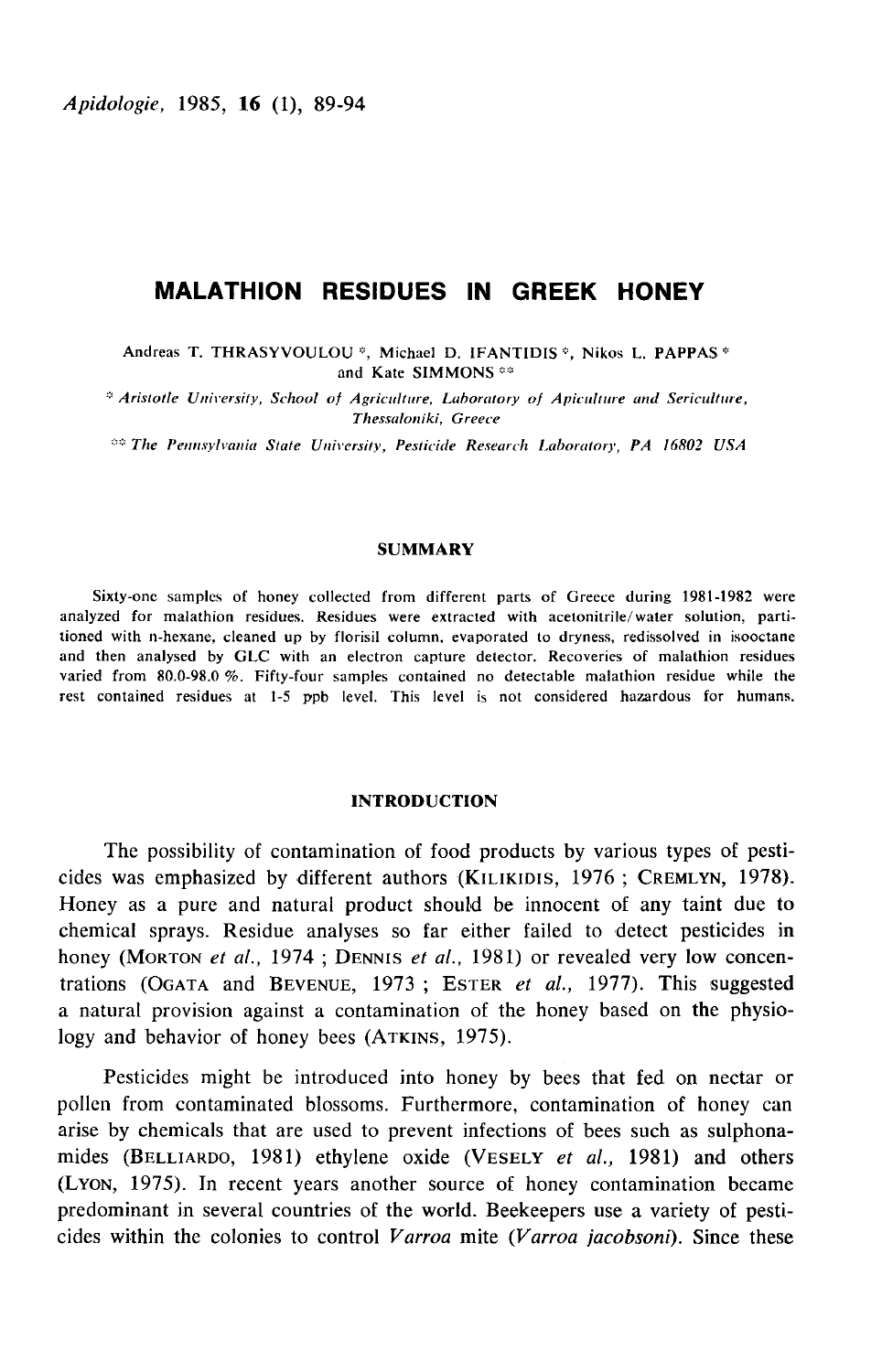#### A.T. THRASYVOULOU et al.

pesticides are put directly into the hives one could suspects contamination of the honey. Malathion has been used extensively against  $V$ . jacobsoni in Greece since 1978. This study reports the results of an investigation conducted to identify malathion residues existing in the honey produced and marketed in Greece.

# MATERIALS AND METHODS

# Sample collection

Twenty-three samples of honey were collected from the market of Greece and represented 12 different commercial firms. Another 38 samples were collected directly from beekeepers.

. Thirteen of these 61 samples were produced in 1981, the rest in 1982. They represented different geographical areas that covered the north, the south, and some Greek islands as well.

# Reagents

| Acetonitrile   | — Nanograde (Mallinckrodt, Inc.).                                                           |  |  |
|----------------|---------------------------------------------------------------------------------------------|--|--|
| Ethyl acetate  | — Nanograde (Mallinckrodt, Inc.).                                                           |  |  |
| Florisil       | $-60/100$ mesh (Fisher Scientific Co.), activated in a 130 °C oven overnight.               |  |  |
| Glass wool     | - Filtering fibre (Corning Glass Works) washed with hexane.                                 |  |  |
| Hexane         | — Nanograde (Mallinckrodt, Inc.).                                                           |  |  |
| Isooctane      | - Resi-analyzed (J.T. Baker Co.).                                                           |  |  |
| Malathion      | $-$ Standard (Supelco, Inc. 4-9050).                                                        |  |  |
| Sodium sulfate | - Baker Analyzed (J.T. Baker Co.), heated at 600 °C overnight. Stored<br>in 130 $\rm{°C}$ . |  |  |

## Procedure

The procedure that was used in this work, was a modification of the method employed by ESTER et al. (1977).

Ten grams of honey were weighed into a 250 ml separatory funnel. Fifty ml of a 10/90 water/acetonitrile solution was added and the funnel shaken vigorously until the honey was dissolved. ffhirty ml of a 4 % aqueous sodium chloride solution was added and the funnel shaken for 2 min.

The acetonitrile/water solution was partitioned three times with 20 ml hexane by shaking for 2 min. The hexane layers were collected in 100-ml pear-shaped flasks. An emulsion usually formed between the hexane and acetonitrile/water layers, but it was easily broken by drawing off the acetonitrile layer and vigorously shaking the remaining hexane layer. Any samples with emulsion persisting were centrifuged for 5 min at 2,000 rpm.

The combined hexane layers were evaporated at  $40\,^{\circ}\text{C}$  in a rotary evaporator to approximately 1 ml.

A 11-mm  $\times$  300-mm glass column was dry-packed with 1.5 g florisil and topped with 3 cm sodium sulfate. The column was eluted with 10 ml hexane, and without allowing the top of the column to run dry, the 1 ml sample was applied. The sample was eluted with 25 ml of 5/95 ethyl acetate/hexane. The first 10 ml eluant was discarded. The next 15 ml eluant was collected in a 50-ml

90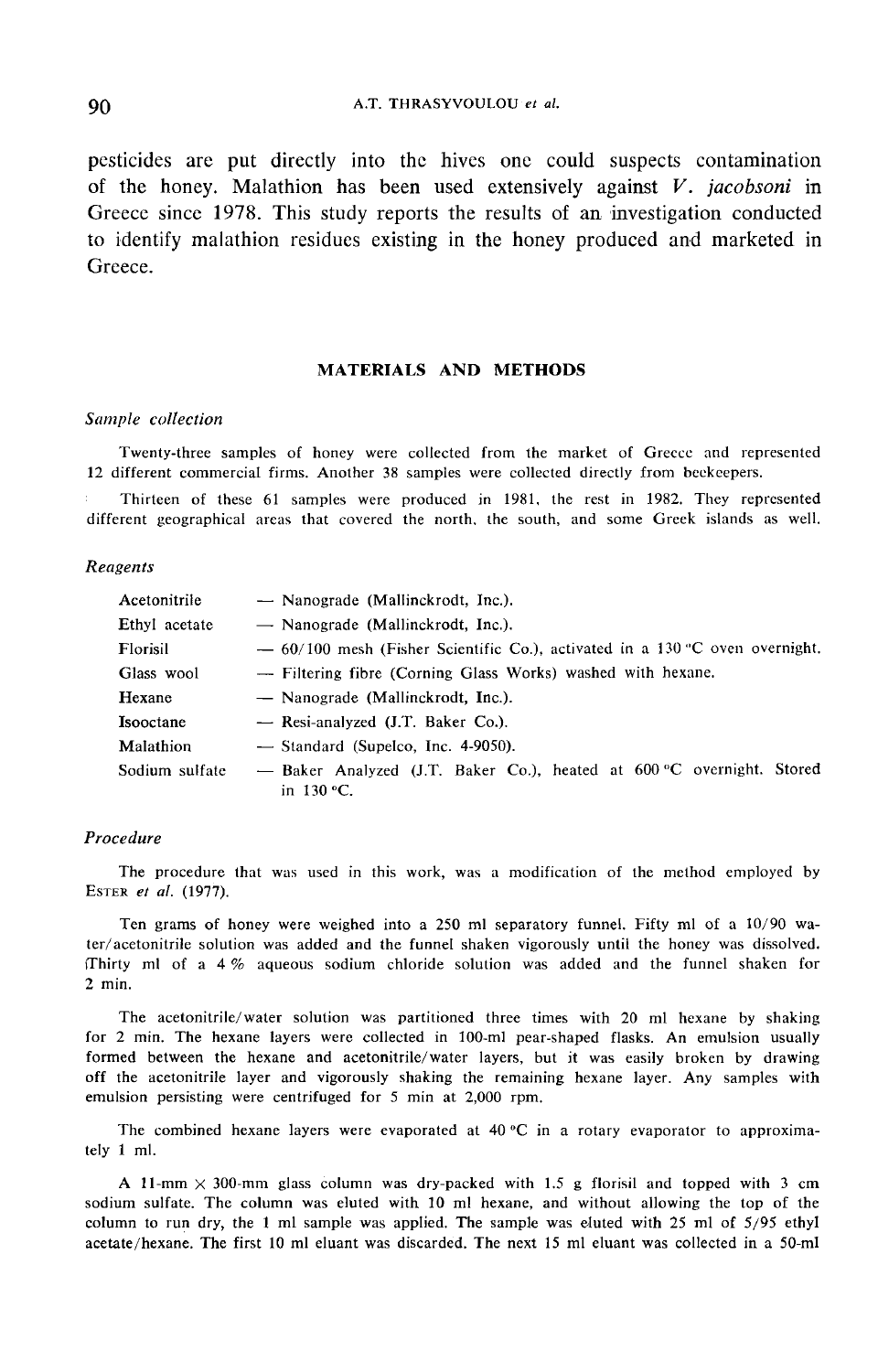pear-shaped flask and evaporated to dryness with rotary evaporation at 40 °C. Exactly 1.0 ml isooctane was added and the sample transferred to a vial for GLC injection.

A « Varian 3700 » chromatograph equipped with a linearized Ni electron capture detector was used in the instrumental analysis. A 5  $\mu$ l injection was made through a 4 mm  $\times$  3 ft 1.5 %  $SP-2250 / 1.95 \%$  SP-2401 on  $100/120$  Supelcoport column (Supelco, INC) with a flow of 85 ml/min nitrogen. The injection port was kept at 220 °C, the column oven at 192 °C and the dectector at 250 °C. Chromatograms were recorded and peaks intergrated with a Vista CDS-401 (Varian). The presence of residue was confirmed only if it emerged on a second column was 10 % OV-101/chrom W HP 80/100, 200 cm  $\times$  10.35 mm  $\times$  2 mm glass.

# RESULTS AND DISCUSSION

The recovery from various levels of fortification indicate good extraction efficiency and cleanup recovery for malathion residue (table 1). Malathion was stable in isooctane, and chromatographed well. It was not necessary to make repeated injections.

| ppb added | ppb recovered | $%$ recovery |
|-----------|---------------|--------------|
| 0.100     | 0.096         | 96.0         |
| 0.100     | 0.090         | 90.0         |
| 0.100     | 0.086         | 86.0         |
| 0.100     | 0.084         | 84.0         |
| 0.200     | 0.173         | 81.5         |
| 0.200     | 0.182         | 91.0         |
| 0.200     | 0.174         | 87.0         |
| 0.200     | 0.184         | 92.0         |
| 0.300     | 0.240         | 80.0         |
| 0.300     | 0.272         | 90.5         |
| 0.300     | 0.294         | 98.0         |
| 0.300     | 0.255         | 85.0         |

TABL, 1. - Recovery of malathion for fortified honey  $(*)$ 

Fifty-four samples  $(88.5\%)$  contained no detectable malathion residues while the rest contained residues less than 5.00 ppb (table 2) which is far from being hazardous for humans. The acceptable daily intake levels for malathion in food by FAO/WHO is 0.02 mg/kg/day of body weight (human) 1976). Five of the seven samples containing malathion residues were produced(mathemore)<br>(mathemore)<br>(Matsumura ,<br>(Matsumura ,<br>ere produced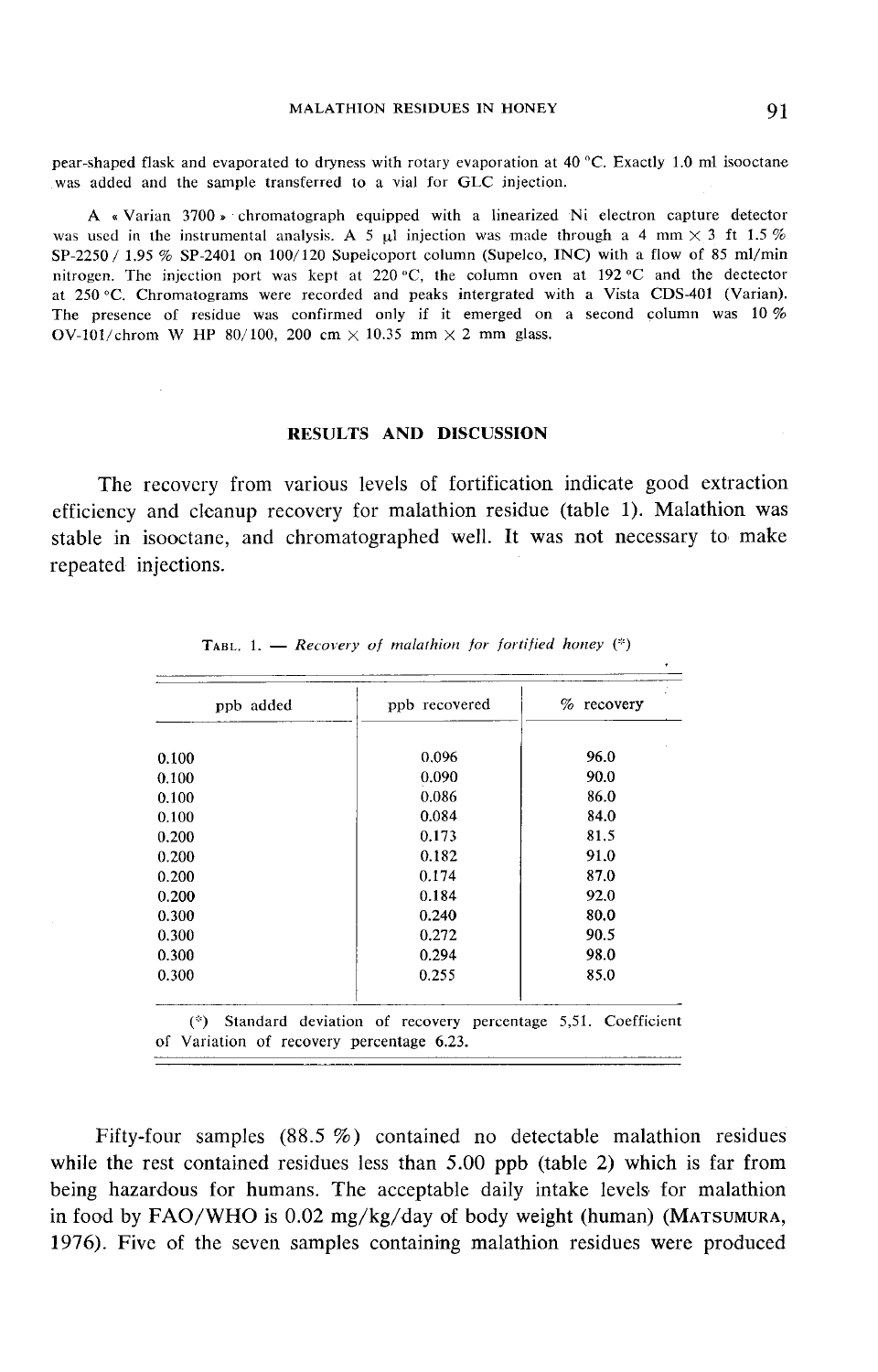in 1982 and were either honey-dew honey (three samples) or blossom honey (two samples). The sample with 5.00 ppb malathion was collected from a hive where the beekeeper mistakenly used excess malathion and killed the bees. Malathion has attracted considerable, interest by Greek beekeepers because is very effective against V. jacobsoni (IFANTIDIS, 1980; PELEKASIS et al., 1980) intertually vertex of all the samples) or blossom honey<br>(two samples). The sample with 5.00 ppb malathion was collected from a hive<br>where the beekeeper mistakenly used excess malathion and killed the bees.<br>Malathion has a (two samples). The sample with 5.00 ppb malatinon was collected from a live<br>where the beekeeper mistakenly used excess malathion and killed the bees.<br>Malathion has attracted considerable, interest by Greek beekeepers beca It has been used almost exclusively by the majority of Greek beekeepers for the last 5 years. This research indicates that both the method and the time of application of malathion to control the mites does not cause contamination of honey. This also suggests that a mechanism similar to those that are described by last 5 years. This research indicates that both the method and the time of appli-<br>cation of malathion to control the mites does not cause contamination of honey.<br>This also suggests that a mechanism similar to those that ar Futhermore malathion may possibly degrades rapidly in honey.

| Number of samples | Malathion residues ppb |
|-------------------|------------------------|
| 54                | none                   |
| $\mathbf{2}$      | $1.00 - 2.00$          |
| 2                 | $2.01 - 3.00$          |
| 2                 | $3.01 - 4.00$          |
|                   | $4.01 - 5.00$          |

TABL. 2. - Malathion residues in Greek Commercial honeys  $(*)$ 

Malathion was used against the fowl mite (Ornithonyssus sylviarum) (VIN-CENT et al., 1954) but a marked tolerance was developed by that mite in 1961 Malathion was used against the fowl mite *(Ornithonyssus sylviarum)* (VINCENT *et al.*, 1954) but a marked tolerance was developed by that mite in 1961 (RODRIGUEZ and RIEHL, 1963, NELSON and BERTUM, 1965). It was suggested that insects and mites can develop a similar mechanism of resistance to malathion CENT *et al.*, 1954) but a marked tolerance was developed by that mite in 1961 (RODRIGUEZ and RIEHL, 1963, NELSON and BERTUM, 1965). It was suggested that insects and mites can develop a similar mechanism of resistance to to investigate whether the mite can develop tolerance toward malathion. In such a case an alternative solution to the problem of controlling the mite must be developed.

> Received for publication in February 1984. Accepted for publication in August 1984.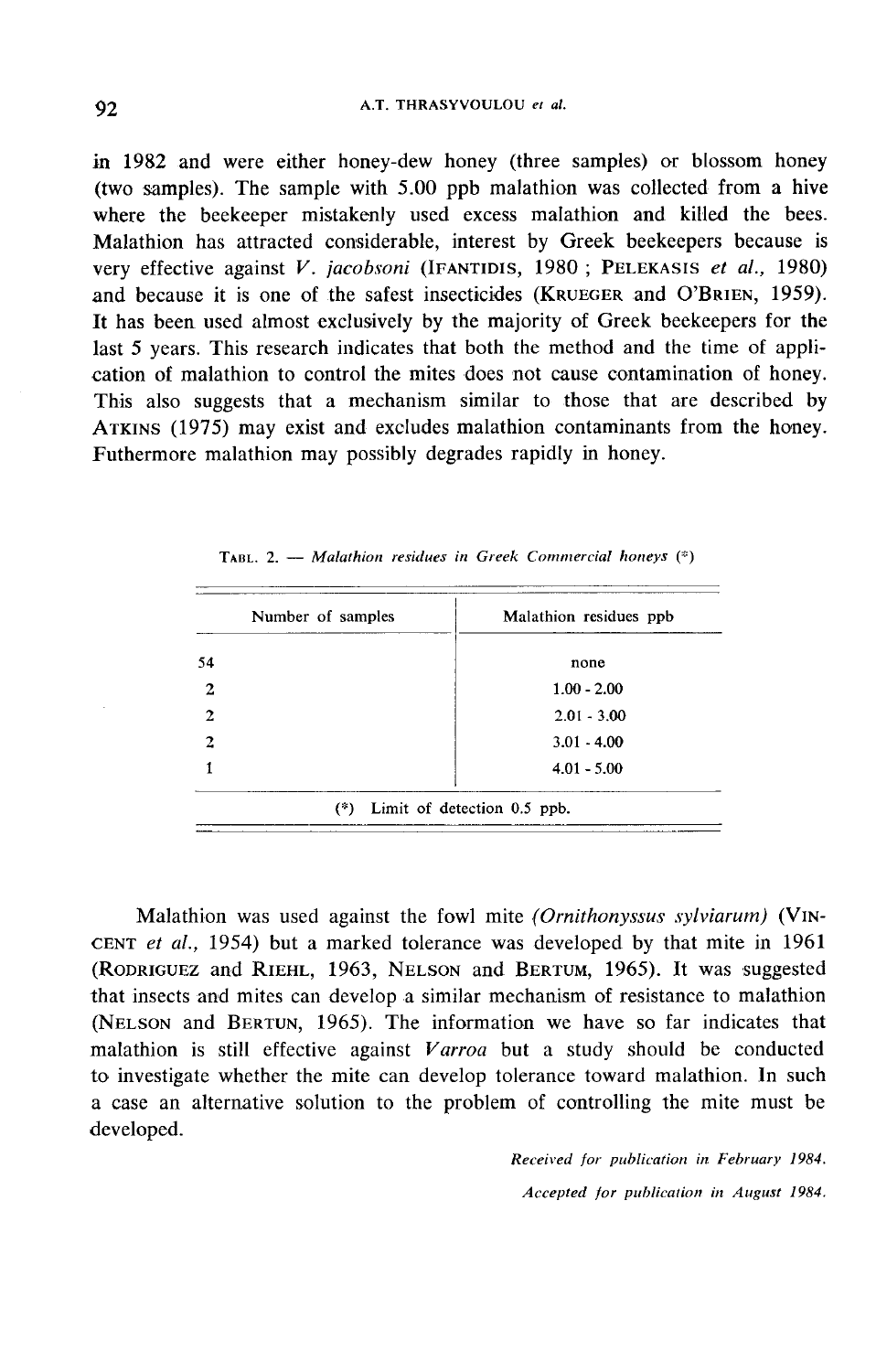93

## ACKNOWLEDGEMENTS

We are thankful to the Environmental Protection Service of the Greek Ministry of Agriculture for providing the Gas Chromatotraph. We also thank D' R.O. MUMMA and D' A.W. BENTON of the Pennsylvania State University for providing some of the reagents and their laboratory to conduct part of this research.

#### RÉSUMÉ

# LES RÉSIDUS DE MALATHION DANS LES MIELS GRECS

Durant les 5 dernières années la majorité des apiculteurs grecs a presque uniquement utilisé le malathion pour lutter contre l'acarien Varroa. Ce produit a soulevé un très grand intérêt parmi les apiculteurs en raison de sa forte efficacité vis-à-vis de Varroa jacobsoni et de sa grande sécurité en tant qu'insecticide. On donne ici les résultats d'une étude destinée à identifier les résidus de malathion dans les miels produits et commercialisés en Grèce.

On a analysé 61 échantillons de miels récoltés dans diverses régions de Grèce. Vingt-trois d'entre eux provenaient du commerce et représentaient 12 firmes différentes, les autres ayant été prélevés directement chez les apiculteurs. Les résidus ont été extraits par une solution aqueuse d'acétonitrite, séparés à l'n-hexane, purifiés avec une colonne florisil (60/100 mesh), évaporés jusqu'à dessication, puis redissouts dans de l'isooctane et analysés en chromatographie gas-liquide avec un détecteur capteur d'électrons. On a récupéré 80,0 à 98,0 % des résidus de malathion présents dans les échantillons enrichis (Tabl. 1).

Cinquante-quatre échantillons ne renfermaient pas de résidus détectables de malathion, tandis que les 7 autres en contenaient 1-S ppb (Tabl. 2).

### ZUSAMMENFASSUNG

## MALATHION-RÜCKSTÄNDE IM GRIECHISCHEN HONIG

In den letzten 5 Jahren wurde von der Mehrheit der griechischen Imker fast aussschließlich Malathion gegen die Varroa-Milbe benutzt. Es hat erhebliches Interesse bei den Imkern hervorgerufen, weil es sehr effektiv gegen die Varroa-Milbe wirkt und eines der sichersten Insektizide ist. Diese Studie berichtet über die Ergebnisse einer Untersuchung, die die Malathion-Rückstände des in Griechenland produzierten und vermarkteten Honigs aufzeigt.

Es wurden einundsechzig Honigproben aus verschiedenen Gebieten Griechenlands untersucht. Dreiundzwanzig davon waren aus dem Handel und repräsentierten 12 verschiedene Firmen, während die übrigen direkt von Imkern gesammelt wurden.

Die Rückstände wurden mit einer Acetonitril/Wasser-Lösung extrahiert, mit n-Hexan ausgeschüttelt, mit einer Fl'orisil-Säule (60/100 mesh) gereinigt, zur Trockenheit einrotiert, wieder gelöst in Isooctan und dann mit einem GLC-Chromatographen mit einem Elektronenfang-Detektor identifiziert. Die Ausbeute der Malathion-Rückstände variierte zwischen 80 und 98 % (Tab. 1).

Vierundfünfzig der Proben enthielten keine nachweisbaren Malathion-Rückstände, während die übrigen Rückstände in Höhe von 1-5 ppb enthielten (Tab. 2).